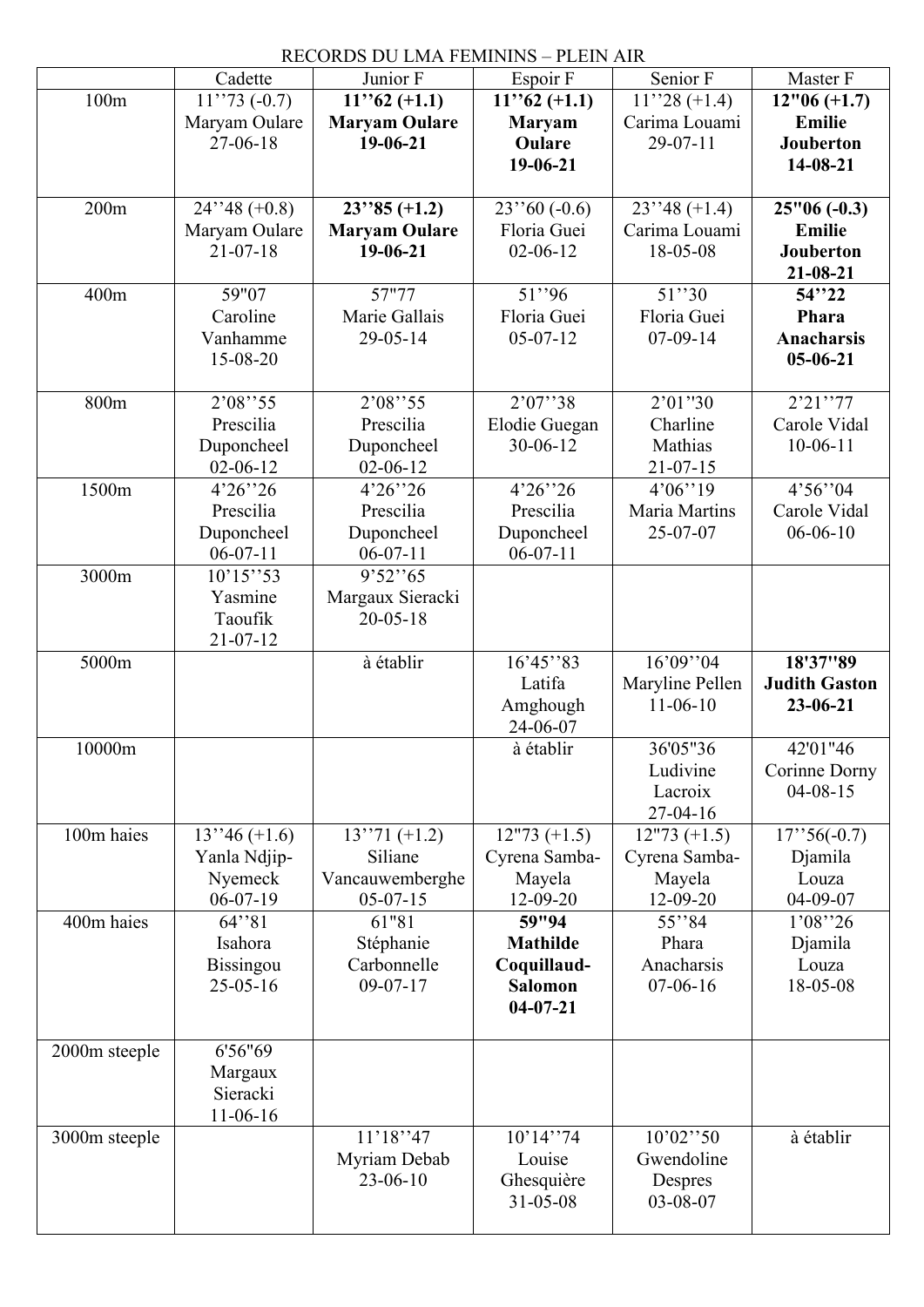| Longueur    | 5m77(i)<br>Alexia Martin<br>15-02-09                                    | $5m87 (+0.0)$<br>Maelle Pottier<br>$28-07-13$                           | 5m90(i)<br>Margaut<br>Helsens<br>$14-01-16$                                                                                      | 6m18(i)<br><b>Ilionis</b><br><b>Guillaume</b><br>19-12-21                   | 4m61(i)<br>Djamila Louza<br>$20 - 03 - 08$  |
|-------------|-------------------------------------------------------------------------|-------------------------------------------------------------------------|----------------------------------------------------------------------------------------------------------------------------------|-----------------------------------------------------------------------------|---------------------------------------------|
| Triple saut | $12m18 (+2.0)$<br>Margot Helsens<br>$20 - 07 - 13$                      | $13m03 (+1.7)$<br>Christophele<br>Ouatara<br>$20 - 07 - 13$             | $13m03 (+1.7)$<br>Christophele<br>Ouatara<br>$20 - 07 - 13$                                                                      | $13m64 (+1.6)$<br><b>Ilionis</b><br><b>Guillaume</b><br>$08 - 05 - 21$      | à établir                                   |
| Hauteur     | 1 <sub>m</sub> 80<br>Rhizlane Siba<br>$30 - 03 - 13$                    | 1 <sub>m80</sub><br>Rhizlane Siba<br>$30 - 03 - 13$<br>12-08-14         | 1 <sub>m80</sub><br>Rhizlane Siba<br>$30 - 03 - 13$<br>12-08-14<br>Nawal Meniker<br>$21 - 01 - 17$<br>$06 - 06 - 17$<br>28-07-19 | 1m81<br>Nelly Sebastien<br>13-06-08                                         | 1m55<br>Djamila<br>Louza<br>17-03-08        |
| Perche      | 4m13<br>Alix Dehaynain<br>$11 - 10 - 14$                                | 4m20<br>Alix Dehaynain<br>$24 - 05 - 15$                                | 4m30<br>Alix Dehaynain<br>30-06-19                                                                                               | 4m70<br>Vanessa Boslak<br>28-08-07                                          | à établir                                   |
| Poids       | 14m19<br>Julia Mathieu<br>$09-03-19$                                    | 12m92<br>Vanessa<br>Sterckendries<br>$31 - 05 - 14$                     | 13m31<br>Feryma Sangare<br>$17-02-07$                                                                                            | 13m73<br>Marine Sacco<br>$04 - 05 - 14$                                     | 11m12<br>Jenny Meyer<br>Klein<br>27-05-12   |
| Javelot     | 43m07 (500 g)<br>Kathleen<br>Neirynck<br>$22 - 07 - 18$                 | 47m31<br>Camille Bouffart<br>$25 - 02 - 18$                             | 51m28<br>Camille<br>Bouffart<br>$26 - 07 - 19$                                                                                   | 51m28<br>Camille<br><b>Bouffart</b><br>$26 - 07 - 19$                       | 25m84<br>Djamila<br>Louza<br>05-09-07       |
| Disque      | 36m75<br><b>Margot Veron</b><br>$04 - 10 - 20$                          | 48m87<br>Anne Pheulpin<br>$12 - 05 - 18$                                | 54m91<br>Maelle Philippe<br>16-06-19                                                                                             | 54m91<br>Maelle Philippe<br>16-06-19                                        | 42m41<br>Christelle<br>Bornil<br>12-10-2019 |
| Marteau     | 59m21 (3 kg)<br><b>Suzie Hosaert</b><br>29-06-14                        | 61m57<br>Vanessa<br>Sterckendries<br>$11 - 10 - 14$                     | 65m46<br>Vanessa<br>Sterckendries<br>$11-06-16$                                                                                  | 69m91<br>Vanessa<br>Sterckendries<br>23-08-20                               | 49m93<br>Jenny<br>Meyer Klein<br>$04-07-15$ |
| Heptathlon  | $4651$ pts<br>Caroline<br>Vanhamme<br>29-08-20                          | 4979 pts<br>Marine Sacco<br>$07-07-07$                                  | 5408 pts<br>Julie Delevallée<br>$07-07-07$                                                                                       | 5408 pts<br>Julie Delevallée<br>$07 - 07 - 07$                              | 3717 pts<br>Djamila<br>Louza<br>05-09-07    |
| 4 x 100m    | 48"77<br>Dehaynain-<br>Montagne-<br>Helsens-<br>Dreumont<br>$16-06-13$  | $\overline{47}$ * 41<br>Ifoeyenga-Charlot-<br>Wallet-Debels<br>18-06-17 | 47'''41<br>Ifoeyenga-<br>Charlot-Wallet-<br>Debels<br>18-06-17                                                                   | 45"61<br>Jouberton-<br>Louami-Banti-<br>Saint-Marc<br>$31 - 05 - 14$        | à établir                                   |
| 4 x 200m    | 1'51"41<br>Lejeune-Sevrin-<br>Spanhove-<br>Warocquier<br>$07 - 10 - 18$ | 1'47"92<br>Lejeune-<br>Spanhove-Charlot-<br>Debels<br>24-09-17          | 1'47''43<br>Lejeune-Penet-<br>Vanhamme-<br><b>Dewames</b><br>$03 - 10 - 21$                                                      | 1'47''43<br>Lejeune-Penet-<br>Vanhamme-<br><b>Dewames</b><br>$03 - 10 - 21$ |                                             |